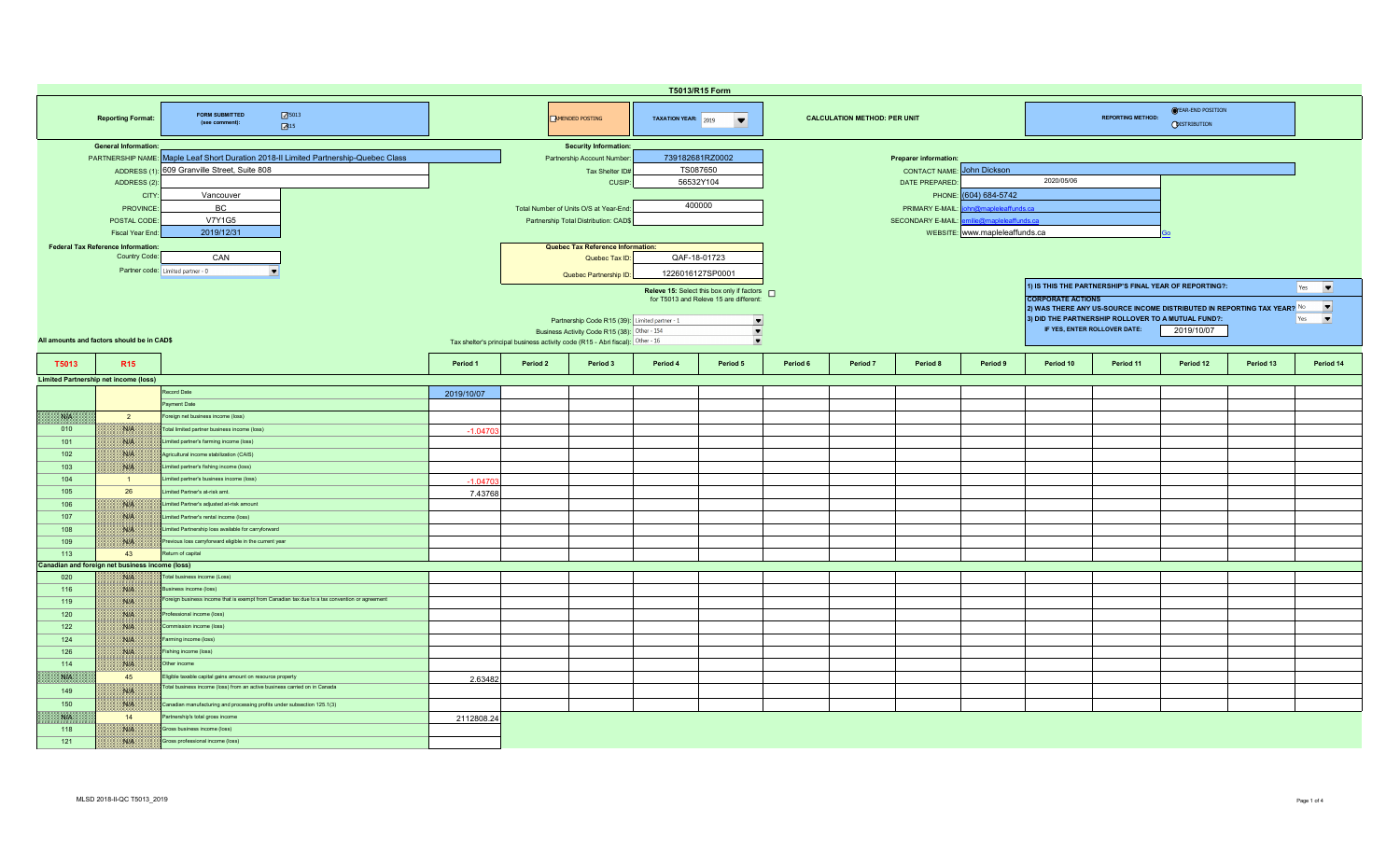| T5013                                                 | R <sub>15</sub>                                       |                                                                                                              | Period 1 | Period 2 | Period 3 | Period 4 | Period 5 | Period 6 | Period 7 | Period 8 | Period 9 | Period 10 | Period 11 | Period 12 | Period 13 | Period 14 |
|-------------------------------------------------------|-------------------------------------------------------|--------------------------------------------------------------------------------------------------------------|----------|----------|----------|----------|----------|----------|----------|----------|----------|-----------|-----------|-----------|-----------|-----------|
| 123                                                   |                                                       | Gross commission income (loss)                                                                               |          |          |          |          |          |          |          |          |          |           |           |           |           |           |
|                                                       | WK                                                    |                                                                                                              |          |          |          |          |          |          |          |          |          |           |           |           |           |           |
| 125                                                   | Bilb.,                                                | Gross farming income (loss)                                                                                  |          |          |          |          |          |          |          |          |          |           |           |           |           |           |
| 127                                                   | NIA                                                   | Gross fishing income (loss)<br>>>> Canadian and foreign net business income (loss) - Jurisdiction Allocation |          |          |          |          |          |          |          |          |          |           |           |           |           |           |
|                                                       |                                                       |                                                                                                              |          |          |          |          |          |          |          |          |          |           |           |           |           |           |
| $\overline{\phantom{a}}$                              |                                                       |                                                                                                              |          |          |          |          |          |          |          |          |          |           |           |           |           |           |
| $\overline{\phantom{a}}$<br>$\vert \bm{\nabla} \vert$ |                                                       |                                                                                                              |          |          |          |          |          |          |          |          |          |           |           |           |           |           |
|                                                       |                                                       |                                                                                                              |          |          |          |          |          |          |          |          |          |           |           |           |           |           |
| $\overline{\phantom{a}}$                              |                                                       |                                                                                                              |          |          |          |          |          |          |          |          |          |           |           |           |           |           |
| $\blacktriangledown$                                  |                                                       |                                                                                                              |          |          |          |          |          |          |          |          |          |           |           |           |           |           |
| $\blacktriangledown$<br>$\bullet$                     |                                                       |                                                                                                              |          |          |          |          |          |          |          |          |          |           |           |           |           |           |
|                                                       | Canadian and foreign investments and carrying charges |                                                                                                              |          |          |          |          |          |          |          |          |          |           |           |           |           |           |
| 110                                                   | $\overline{\mathbf{3}}$                               | Canadian and foreign net rental income (loss)                                                                |          |          |          |          |          |          |          |          |          |           |           |           |           |           |
| 111                                                   | $\overline{4}$                                        | Foreign net rental income (loss)                                                                             |          |          |          |          |          |          |          |          |          |           |           |           |           |           |
| 112                                                   | NA                                                    | Foreign net rental income that is exempt from Canadian tax due to a tax convention or agreement              |          |          |          |          |          |          |          |          |          |           |           |           |           |           |
| 117                                                   | BUD.                                                  | Gross Canadian and foreign rental income                                                                     |          |          |          |          |          |          |          |          |          |           |           |           |           |           |
| 128                                                   | $\overline{7}$                                        | Interest from Canadian sources                                                                               | 0.01238  |          |          |          |          |          |          |          |          |           |           |           |           |           |
| 146                                                   | 7 <sup>7</sup>                                        | Other investment income                                                                                      |          |          |          |          |          |          |          |          |          |           |           |           |           |           |
| $128 + 146$                                           | Total of 7                                            |                                                                                                              | 0.01238  |          |          |          |          |          |          |          |          |           |           |           |           |           |
| 129                                                   | 6 <b>B</b>                                            | Actual amount of dividends (other than eligible dividends)                                                   |          |          |          |          |          |          |          |          |          |           |           |           |           |           |
| 132                                                   | 6A                                                    | Actual amount of eligible dividends                                                                          |          |          |          |          |          |          |          |          |          |           |           |           |           |           |
| 135                                                   | 8                                                     | Foreign dividend and interest income                                                                         |          |          |          |          |          |          |          |          |          |           |           |           |           |           |
| 137                                                   | 13                                                    | Business investment loss                                                                                     |          |          |          |          |          |          |          |          |          |           |           |           |           |           |
| 145                                                   | 15B                                                   | Dividend rental arrangement compensation payments                                                            |          |          |          |          |          |          |          |          |          |           |           |           |           |           |
| 210                                                   | 15A                                                   | Total carrying charges                                                                                       |          |          |          |          |          |          |          |          |          |           |           |           |           |           |
|                                                       |                                                       | >>> Canadian and foreign investments and carrying charges - Jurisdiction allocation                          |          |          |          |          |          |          |          |          |          |           |           |           |           |           |
| $\blacktriangledown$                                  |                                                       |                                                                                                              |          |          |          |          |          |          |          |          |          |           |           |           |           |           |
| $\overline{\phantom{a}}$                              |                                                       |                                                                                                              |          |          |          |          |          |          |          |          |          |           |           |           |           |           |
| $\blacktriangledown$                                  |                                                       |                                                                                                              |          |          |          |          |          |          |          |          |          |           |           |           |           |           |
| $\blacktriangledown$                                  |                                                       |                                                                                                              |          |          |          |          |          |          |          |          |          |           |           |           |           |           |
| $\blacktriangledown$                                  |                                                       |                                                                                                              |          |          |          |          |          |          |          |          |          |           |           |           |           |           |
| $\blacktriangledown$                                  |                                                       |                                                                                                              |          |          |          |          |          |          |          |          |          |           |           |           |           |           |
| Other amounts and information                         |                                                       |                                                                                                              |          |          |          |          |          |          |          |          |          |           |           |           |           |           |
| 030                                                   | Nik                                                   | Total capital gain (loss)                                                                                    |          |          |          |          |          |          |          |          |          |           |           |           |           |           |
| 151                                                   | 10                                                    | Capital gains (losses) [R15: used to calculate the deduction]                                                |          |          |          |          |          |          |          |          |          |           |           |           |           |           |
| 151                                                   | 12                                                    | Capital gains (losses) [R15: not used to calculate the deduction]                                            | 5.26964  |          |          |          |          |          |          |          |          |           |           |           |           |           |
| 159                                                   | 11                                                    | Capital gains reserve                                                                                        |          |          |          |          |          |          |          |          |          |           |           |           |           |           |
| 040                                                   | 5 <sub>1</sub>                                        | Capital cost allowance                                                                                       |          |          |          |          |          |          |          |          |          |           |           |           |           |           |
| <b>SUA</b>                                            | 9                                                     | Patronage dividends from a cooperative                                                                       |          |          |          |          |          |          |          |          |          |           |           |           |           |           |
| N.                                                    | 16                                                    | Quebec income tax withheld at source                                                                         |          |          |          |          |          |          |          |          |          |           |           |           |           |           |
| NB.                                                   | 34                                                    | R15: Exploration expenses - Northern Quebec                                                                  |          |          |          |          |          |          |          |          |          |           |           |           |           |           |
| 外科                                                    | 21B                                                   | Investment tax credit (R15 only: Other Property)                                                             |          |          |          |          |          |          |          |          |          |           |           |           |           |           |
| <b>BAFE</b>                                           | 24A                                                   | Member Corp's share of debt                                                                                  |          |          |          |          |          |          |          |          |          |           |           |           |           |           |
| N.B                                                   | 24B                                                   | Member Corp's share of qualified property                                                                    |          |          |          |          |          |          |          |          |          |           |           |           |           |           |
| <b>RATION</b>                                         | <b>24C</b>                                            | Member Corp's share of total assets                                                                          |          |          |          |          |          |          |          |          |          |           |           |           |           |           |
| <b>Side</b>                                           | 27                                                    | Limited Partnership Loss                                                                                     |          |          |          |          |          |          |          |          |          |           |           |           |           |           |
| 38. ISB                                               | 32                                                    | Exploration exp. Incurred in Quebec                                                                          |          |          |          |          |          |          |          |          |          |           |           |           |           |           |
| NP                                                    | 33                                                    | Surface mining/oil&gas exploration exp. in Quebec                                                            |          |          |          |          |          |          |          |          |          |           |           |           |           |           |
| NB.                                                   | $35 - 28$                                             | Amt. Of assistance corresponding to exp. Reported in 28 on R15                                               |          |          |          |          |          |          |          |          |          |           |           |           |           |           |
| 外科                                                    | $35-29$                                               | Amt. Of assistance corresponding to exp. Reported in 30 on R15                                               |          |          |          |          |          |          |          |          |          |           |           |           |           |           |
| <b>SALE</b>                                           | 35-30                                                 | Amt. Of assistance corresponding to exp. Reported in 32 on R15                                               |          |          |          |          |          |          |          |          |          |           |           |           |           |           |
| <b>SALES</b>                                          | $35 - 32$                                             | Amt. Of assistance corresponding to exp. Reported in 33 on R15                                               |          |          |          |          |          |          |          |          |          |           |           |           |           |           |
|                                                       |                                                       |                                                                                                              |          |          |          |          |          |          |          |          |          |           |           |           |           |           |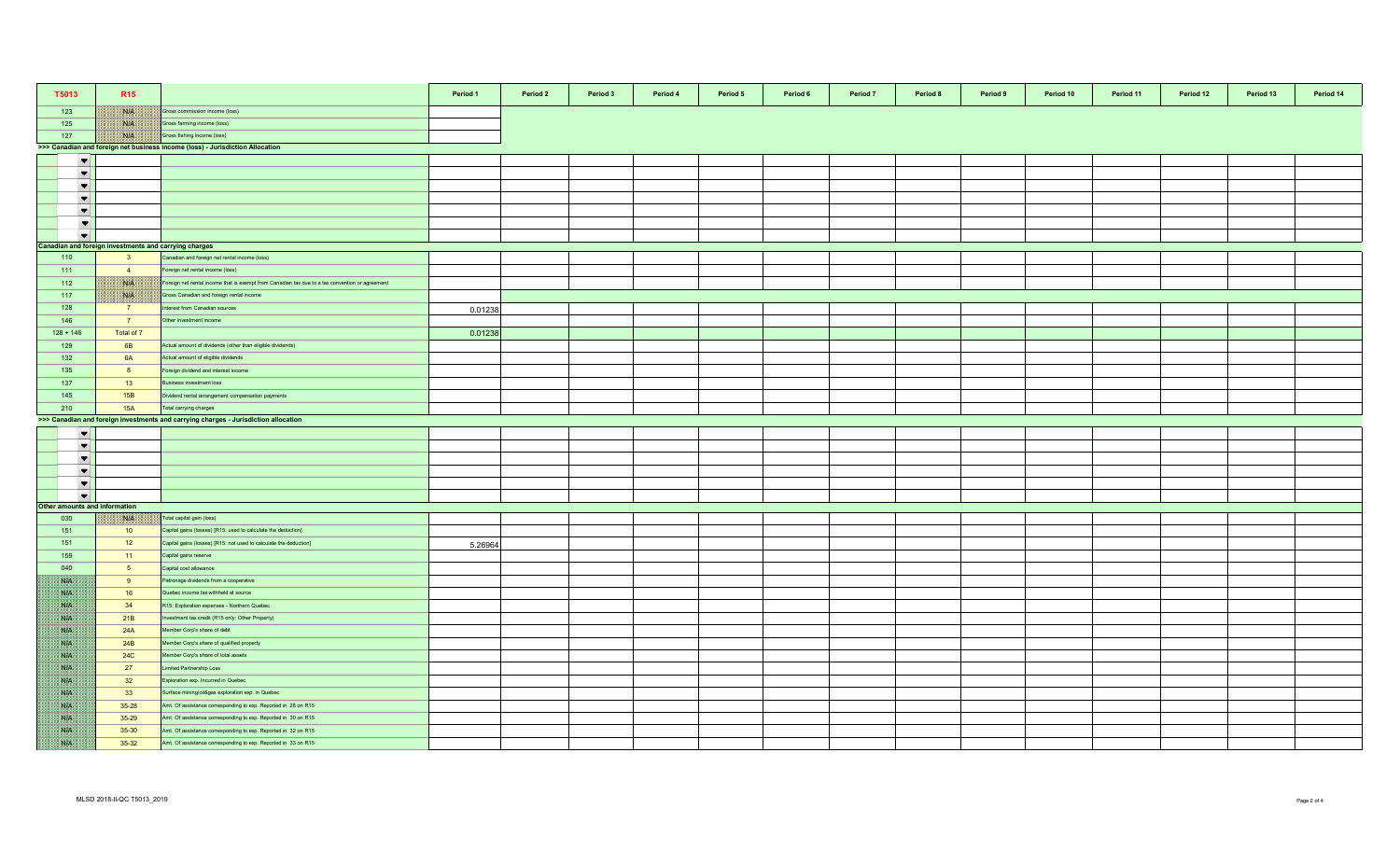| T5013                          | R <sub>15</sub> |                                                                         | Period 1 | Period 2 | Period 3 | Period 4 | Period 5 | Period 6 | Period 7 | Period 8 | Period 9 | Period 10 | Period 11 | Period 12 | Period 13 | Period 14 |
|--------------------------------|-----------------|-------------------------------------------------------------------------|----------|----------|----------|----------|----------|----------|----------|----------|----------|-----------|-----------|-----------|-----------|-----------|
| NK                             | 35-33           | Amt. Of assistance corresponding to exp. Reported in 33 on R15          |          |          |          |          |          |          |          |          |          |           |           |           |           |           |
| WK                             | 35-34           | Research amt. of assistance corresponding to exp. Reported in 34 on R15 |          |          |          |          |          |          |          |          |          |           |           |           |           |           |
| NB                             | 42              | Percentage of business carried on in Quebec by the partnership          |          |          |          |          |          |          |          |          |          |           |           |           |           |           |
| 171                            | 17              | Foreign tax paid on non-business income                                 |          |          |          |          |          |          |          |          |          |           |           |           |           |           |
| 172                            | 18              | Foreign tax paid on business income                                     |          |          |          |          |          |          |          |          |          |           |           |           |           |           |
| 173                            | 28              | Cdn Exploration Expenses (CEE)                                          |          |          |          |          |          |          |          |          |          |           |           |           |           |           |
| 174                            | 29              | Cdn Development expenses (CDE)                                          |          |          |          |          |          |          |          |          |          |           |           |           |           |           |
| 175                            | 30 <sup>°</sup> | Cdn Oil and gas property exp (COPGE)                                    |          |          |          |          |          |          |          |          |          |           |           |           |           |           |
| 176                            | 31              | Foreign exploration and development expenses (FEDE)                     |          |          |          |          |          |          |          |          |          |           |           |           |           |           |
| 182                            | 19              | Eligible amount of charitable donations                                 |          |          |          |          |          |          |          |          |          |           |           |           |           |           |
| 183                            | 20              | Eligible amount of cultural and ecological gifts                        |          |          |          |          |          |          |          |          |          |           |           |           |           |           |
|                                |                 | >>> Other amounts and information - Jurisdiction allocation             |          |          |          |          |          |          |          |          |          |           |           |           |           |           |
| $\overline{\phantom{0}}$       |                 |                                                                         |          |          |          |          |          |          |          |          |          |           |           |           |           |           |
| $\blacktriangledown$           |                 |                                                                         |          |          |          |          |          |          |          |          |          |           |           |           |           |           |
| $\blacktriangledown$           |                 |                                                                         |          |          |          |          |          |          |          |          |          |           |           |           |           |           |
| $\blacktriangledown$           |                 |                                                                         |          |          |          |          |          |          |          |          |          |           |           |           |           |           |
| $\blacktriangledown$           |                 |                                                                         |          |          |          |          |          |          |          |          |          |           |           |           |           |           |
| $\blacktriangledown$           |                 |                                                                         |          |          |          |          |          |          |          |          |          |           |           |           |           |           |
| $\blacktriangledown$           |                 |                                                                         |          |          |          |          |          |          |          |          |          |           |           |           |           |           |
| $\blacktriangledown$           |                 |                                                                         |          |          |          |          |          |          |          |          |          |           |           |           |           |           |
| $\blacktriangledown$           |                 |                                                                         |          |          |          |          |          |          |          |          |          |           |           |           |           |           |
|                                |                 | Renounced Canadian exploration and development expenses                 |          |          |          |          |          |          |          |          |          |           |           |           |           |           |
| 190                            | 60              | Cdn exploration expense - renunciation                                  |          |          |          |          |          |          |          |          |          |           |           |           |           |           |
| 191                            | 61              | Cdn development expense - renunciation                                  |          |          |          |          |          |          |          |          |          |           |           |           |           |           |
| 192                            | BUS.            | Cdn exploration expense - assistance                                    |          |          |          |          |          |          |          |          |          |           |           |           |           |           |
| 193                            | NB              | Cdn development expense - assistance                                    |          |          |          |          |          |          |          |          |          |           |           |           |           |           |
| 196                            | <b>NIK</b>      | Reduction - Portion subject int. free                                   |          |          |          |          |          |          |          |          |          |           |           |           |           |           |
| 194                            | W               | Amount - Exp qualifying for ITC                                         |          |          |          |          |          |          |          |          |          |           |           |           |           |           |
| 195                            | WIN             | Amount - Portion subject int. free                                      |          |          |          |          |          |          |          |          |          |           |           |           |           |           |
| 197                            | NIA             | BC - Expenses - Tax Credit                                              |          |          |          |          |          |          |          |          |          |           |           |           |           |           |
| 198                            | NA              | SK - Expenses - Tax Credit                                              |          |          |          |          |          |          |          |          |          |           |           |           |           |           |
| 199                            | <b>NOTE</b>     | MB - Expenses - Tax Credit                                              |          |          |          |          |          |          |          |          |          |           |           |           |           |           |
| 200                            | <b>ISLA</b>     | ON - Expenses - Tax Credit                                              |          |          |          |          |          |          |          |          |          |           |           |           |           |           |
| NB                             | 62              | Quebec Exploration Expense                                              |          |          |          |          |          |          |          |          |          |           |           |           |           |           |
| NK                             | 63              | Quebec surface mining exploration or oil and gas exploration expenses   |          |          |          |          |          |          |          |          |          |           |           |           |           |           |
| <b>SATIS</b>                   | 64              | Exploration expenses - Northern Quebec                                  |          |          |          |          |          |          |          |          |          |           |           |           |           |           |
| NB                             | 65              | Security issues expenses                                                |          |          |          |          |          |          |          |          |          |           |           |           |           |           |
| NK                             | 66-60           | Amt. of assistance corresponding to exp. reported in 60                 |          |          |          |          |          |          |          |          |          |           |           |           |           |           |
| <b>SYLVEN</b>                  | 66-61           | Amt. of assistance corresponding to exp. reported in 61                 |          |          |          |          |          |          |          |          |          |           |           |           |           |           |
| NK                             | 66-62           | Amt. of assistance corresponding to exp. reported in 62                 |          |          |          |          |          |          |          |          |          |           |           |           |           |           |
| XVI.                           | 66-63           | Amt. of assistance corresponding to exp. reported in 63                 |          |          |          |          |          |          |          |          |          |           |           |           |           |           |
| WH                             | 66-64           | Amt. of assistance corresponding to exp. reported in 64                 |          |          |          |          |          |          |          |          |          |           |           |           |           |           |
| <b>Tax Shelter Information</b> |                 |                                                                         |          |          |          |          |          |          |          |          |          |           |           |           |           |           |
| 201                            | 50              | Number of units acquired                                                | 1.00000  |          |          |          |          |          |          |          |          |           |           |           |           |           |
| 202                            | 51              | Cost per unit                                                           | 25.00000 |          |          |          |          |          |          |          |          |           |           |           |           |           |